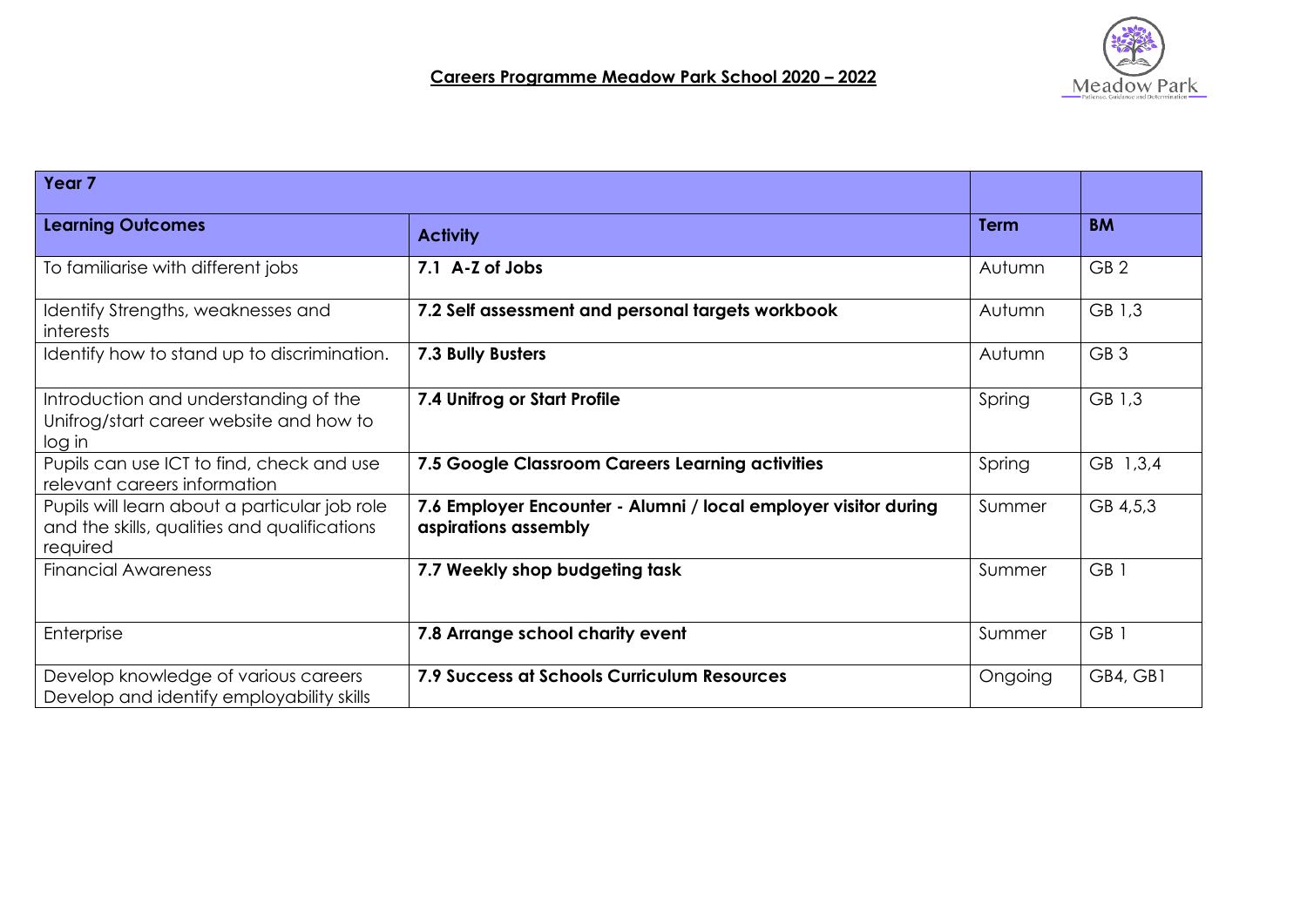| Year 8                                                                                                    |                                                  |               |                 |
|-----------------------------------------------------------------------------------------------------------|--------------------------------------------------|---------------|-----------------|
| <b>Learning Outcomes</b>                                                                                  | <b>Activity</b>                                  | <b>Term</b>   | <b>BM</b> / CDI |
| Introduction and understanding of the<br>Unifrog/start career website and how to<br>log in                | 8.1 Unifrog or Start Profile                     | Autumn        | GB 1,3          |
| Identify how to stand up to discrimination.                                                               | 8.2 Bullybusters                                 | Autumn        | GB <sub>3</sub> |
| Pupils can use ICT to find, check and use<br>relevant careers information                                 | 8.3 Google Classroom Careers Learning activities | Spring/Summer | GB 1,3,4        |
| Understand Labour Market Information                                                                      | 8.4 JCP LMI Session. Knowsley Industry.          | Spring        | GB 2,4          |
| Understand safe work practices                                                                            | 8.5 Hazards in school & the workplace            | Summer        |                 |
| Pupils will learn about a particular job role<br>and the skills, qualities and qualifications<br>required | 8.6 Employer Encounter                           |               | GB 4,5,3        |
| Develop knowledge of various careers<br>Develop and identify employability skills                         | 8.7 Success at Schools Curriculum Resources      | Ongoing       | GB4, GB1        |

| Year 9                                                                    |                                                  |               |                 |
|---------------------------------------------------------------------------|--------------------------------------------------|---------------|-----------------|
| <b>Learning Outcomes</b>                                                  | <b>Activity</b>                                  | <b>Term</b>   | <b>BM / CDI</b> |
| Pupils understand why people choose particular jobs                       | 9.1 Why do people work?                          | Autumn        | GB <sub>4</sub> |
| Identify how to stand up to discrimination.                               | 9.2 Bully Busters                                | Autumn        | GB 3,4          |
| Pupils can use ICT to find, check and use relevant<br>careers information | 9.3 Google Classroom Careers Learning activities | Spring/Summer | GB 1,3,4        |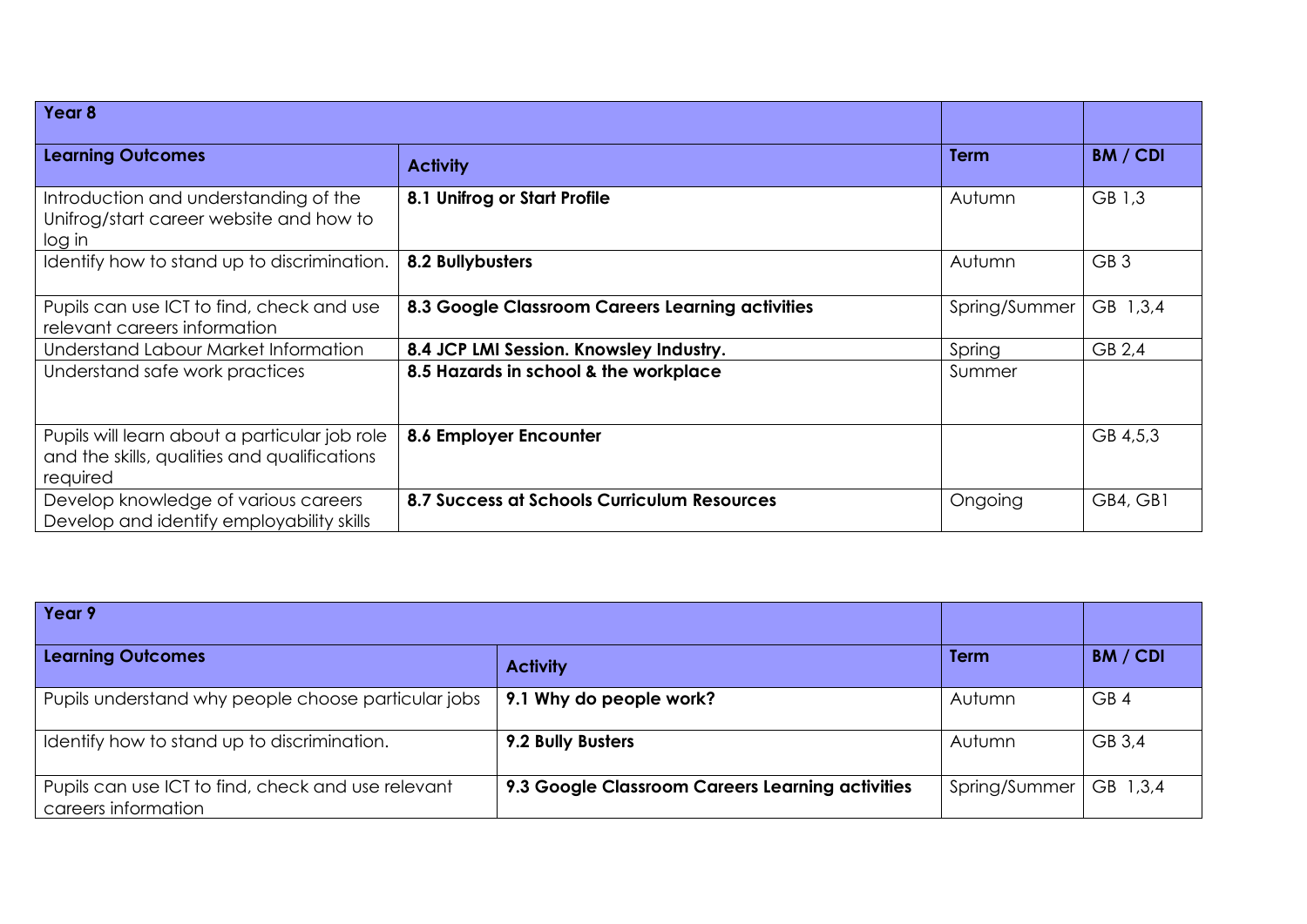| Identify the skills you have to make you employable<br>Understanding Labour Market Information         | 9.4 Careers Guidance Interview                                          | Autumn  | GB 8,3   |
|--------------------------------------------------------------------------------------------------------|-------------------------------------------------------------------------|---------|----------|
| Pupils understand the support they have                                                                | 9.5 My network of support                                               | Autumn  | GB3,4    |
| Identify the skills you have to make you employable                                                    | 9.6 Peer Mock Interview                                                 | Autumn  | GB 3,4   |
| Set goals for KS4 and options                                                                          | 9.7 GCSE Options assembly<br><b>Ext: Parents Options coffee morning</b> | Summer  | GB 1,3,4 |
| Introduction and understanding of the Unifrog/start<br>career website and how to log in                | 9.8 Unifrog or Start Profile                                            | Summer  | GB 1,3   |
| Pupils will learn about a particular job role and the<br>skills, qualities and qualifications required | 9.9 Employer Encounter                                                  |         | GB 4,5,3 |
| Develop knowledge of various careers<br>Develop and identify employability skills                      | 9.10 Success at Schools Curriculum Resources                            | Ongoing | GB4, GB1 |

| Year 10                                                                                                   |                                     |             |                 |
|-----------------------------------------------------------------------------------------------------------|-------------------------------------|-------------|-----------------|
| <b>Learning Outcomes</b>                                                                                  | <b>Activity</b>                     | <b>Term</b> | <b>BM / CDI</b> |
| Introduction and understanding of the<br>Unifrog/start career website and how to<br>log in                | 10.1 Unifrog or Start Profile       | Summer      | GB 1,3          |
| Pupils will consider the financial and<br>lifestyle implications of their career ideas                    | <b>10.2 Reality Checks</b>          | Summer      | GB 1,3          |
| Pupils understand gender should not stop<br>someone taking a specific job role                            | <b>10.3 Challenging Stereotypes</b> | Autumn      | GB <sub>3</sub> |
| Pupils will learn about a particular job role<br>and the skills, qualities and qualifications<br>required | 10.4 Employer Encounter             | Autumn      | GB 4,5,3        |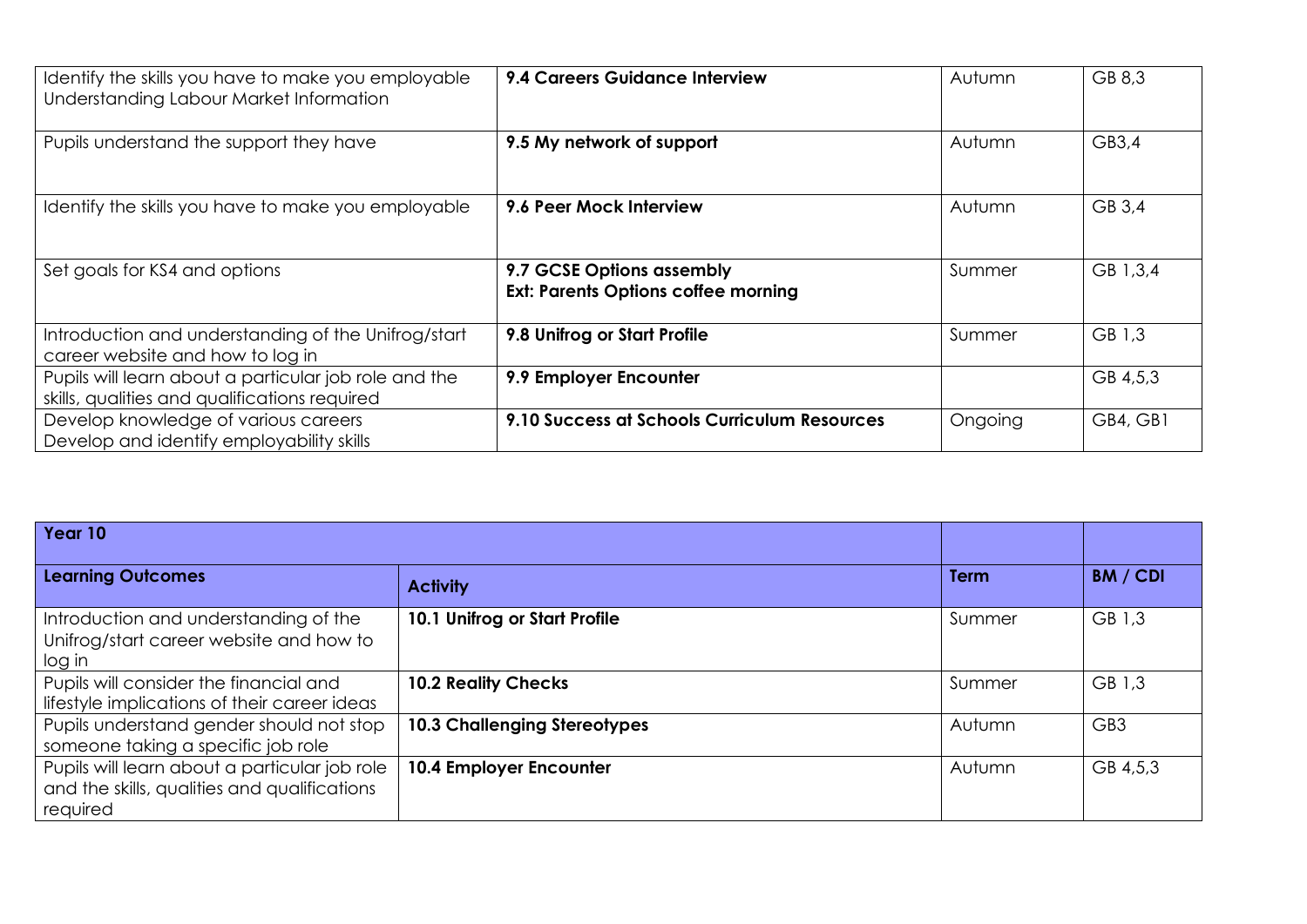| Access and analyse realistic, impartial<br>guidance on education/career/work<br>routes                                                                                                                                            | <b>10.5 Careers Guidance Interview</b>             | Autumn     | GB 8,3          |
|-----------------------------------------------------------------------------------------------------------------------------------------------------------------------------------------------------------------------------------|----------------------------------------------------|------------|-----------------|
| Pupils will understand the growth sectors<br>in the Liverpool City Region                                                                                                                                                         | 10.6 Liverpool Labour Market - Where are the jobs? | Autumn     | GB <sub>3</sub> |
| Pupils can use ICT to find, check and use<br>relevant careers information                                                                                                                                                         | 10.7 Google Classroom Careers Learning activities  | Spring     | GB 1,3,4        |
| Understanding options                                                                                                                                                                                                             | 10.8 Investigating Post 16 Choices                 | Spring     | GB7             |
| Preparation for work<br>Identify hazards and how to reduce the<br>risk of personal injury                                                                                                                                         | 10.9 Work Experience Preparation                   | Summer     | GB <sub>3</sub> |
| Pupils gain a better understanding of<br>what skills and qualities employers require<br>and consider any implications for their<br>career plan                                                                                    | 10.10 Work Experience Programme                    | Summer     | GB6             |
| Reflecting on skills gained                                                                                                                                                                                                       | 10.11 Work Experience Reflection                   | Summer     | GB6             |
| Explain what a CV is used for and be<br>familiar with format<br>Understand that a CV should highlight<br>the skills, personal qualities,<br>qualifications, interests, and experience<br>that a potential employer is looking for | 10.12 CV Skills                                    | Summer     | GB <sub>3</sub> |
| Develop understanding of post 16 options                                                                                                                                                                                          | 10.13 FE college visits                            | Spring     | GB7             |
| Develop knowledge of various careers<br>Develop and identify employability skills                                                                                                                                                 | 10.14 Success at Schools Curriculum Resources      | Ongoing    | GB4, GB1        |
| Pupils understand HE Options                                                                                                                                                                                                      | 10.15 University for all                           | <b>TBC</b> | GB7             |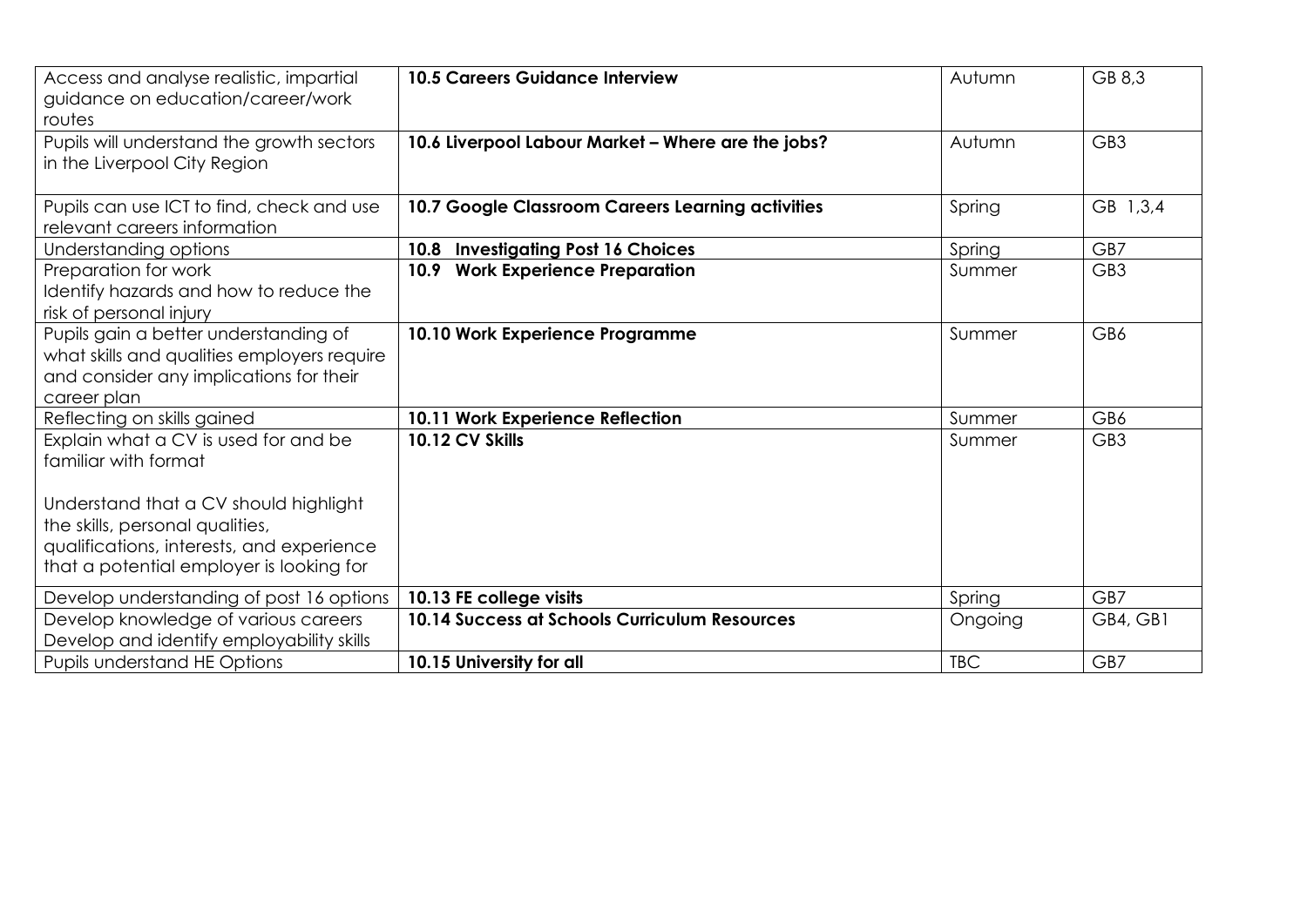| Year 11                                                                                                                        |                                                   |             |                 |
|--------------------------------------------------------------------------------------------------------------------------------|---------------------------------------------------|-------------|-----------------|
| <b>Learning Outcomes</b>                                                                                                       | <b>Activity</b>                                   | <b>Term</b> | BM / CDI        |
| Introduction and understanding of the<br>Unifrog/start career website and how to<br>log in                                     | 11.1 Unifrog or Start Profile                     | Autumn      | GB 1,3          |
| Pupils and parents understand the post 16<br>options                                                                           | 11.2 School Leaver Booklet distributed            | Autumn      | GB2, GB7        |
| Pupils can use ICT to find, check and use<br>relevant careers information                                                      | 11.2 Google Classroom Careers Learning activities | Spring      | GB 1,3,4        |
| Identify the skills you have to make you<br>employable<br>Understanding Labour Market Information                              | 11.3 Careers Guidance Interview                   | Ongoing     | GB 8,3          |
| Parents understand post 16 options and<br>can support their child with decision<br>making                                      | 11.4 Parents Careers Information event            | Autumn      | GB <sub>2</sub> |
| Planning for the future                                                                                                        | 11.5 College / Apprenticeship Applications        | Ongoing     | GB 2.3.8        |
| Pupils can promote a positive self-image<br>in a range of formal situations including<br>applications and attending interviews | 11.6 Mock Interview                               | <b>TBC</b>  | GB <sub>5</sub> |
| Pupils understand their responsibilities and<br>rights as employees                                                            | 11.7 Employee rights and responsibilities in work | <b>TBC</b>  | GB <sub>3</sub> |
| <b>Employer encounters</b>                                                                                                     | 11.8 Offsite Careers Fair                         | <b>TBC</b>  | GB5, GB7        |
| Pupils understand how to find and apply<br>for an apprenticeship and the pros and<br>cons of this route.                       | 11.9 Amazing Apprenticeships session              | Autumn      | GB7             |
| Pupils create and finalise CV                                                                                                  | 11.10 CV Follow up                                | Ongoing     | GB <sub>3</sub> |